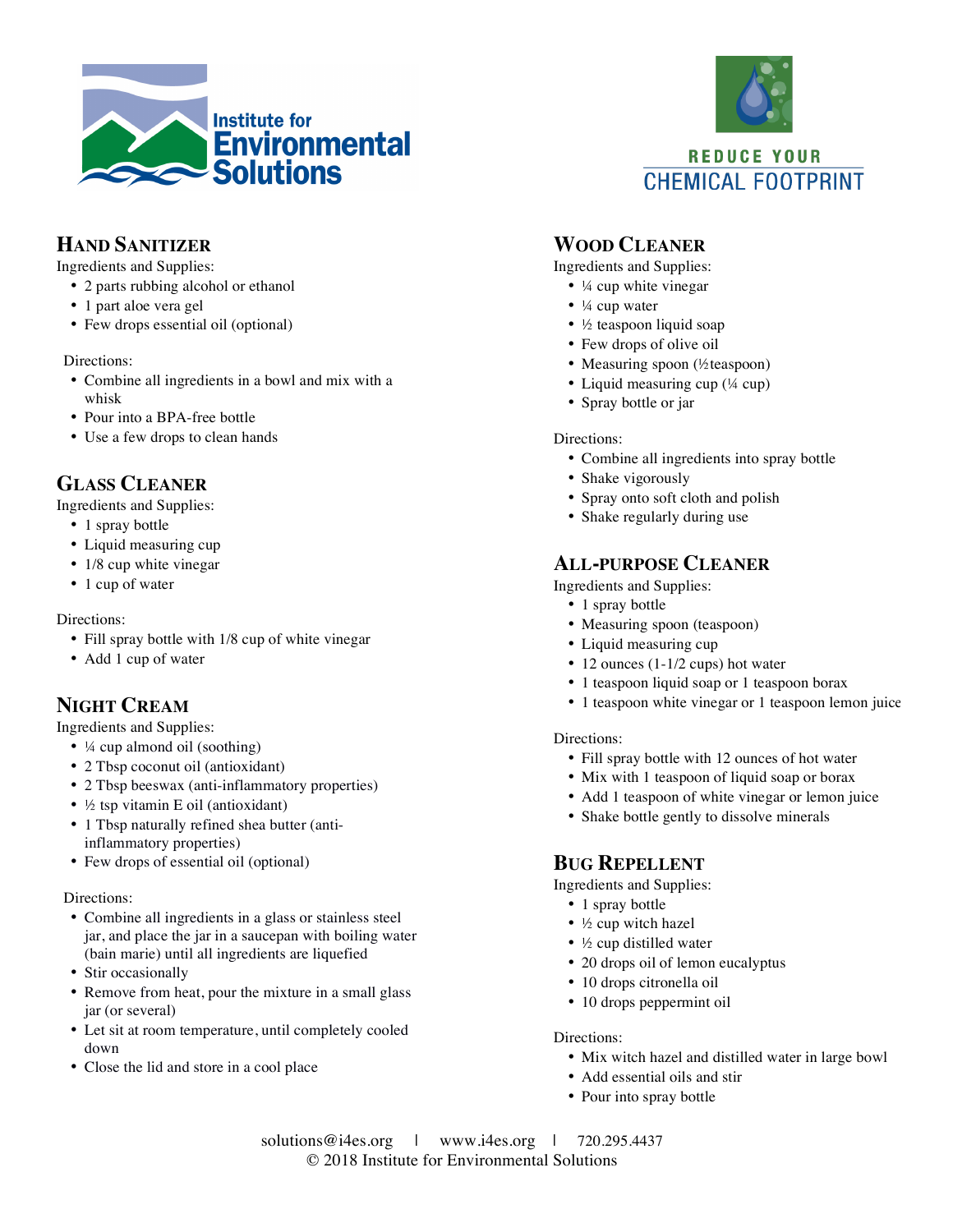# **FACE WASH**

Ingredients and Supplies:

- 8 oz pump bottle
- 6 oz castile soap
- 2 oz water
- Essential oil (30-40 drops) \**If using peppermint oil, use maximum of 25 drops*

Directions:

• Pour all ingredients into pump bottle and shake gently

## **SUGAR BODY SCRUB**

Ingredients and Supplies:

- Small air tight jar (can use mason jelly jars)
- Measuring cups
- 1/3 cup extra virgin olive oil
- ½ cup granulated sugar (white or brown)
- Essential oils (optional)

### Directions:

- Mix all ingredients into container
- Mix with finger prior to use
- Use on your face, lips, body, feet, and hands to exfoliate and moisturize your skin

### **CINNAMON SCRUB**

Ingredients and Supplies:

- Small air tight jar (can use mason jelly jars)
- Measuring cups
- 1 cup brown sugar
- ½ cup coconut oil
- ½ tsp vitamin E oil
- ½ tsp cinnamon OR cinnamon essential oil (15-20 drops)

Directions:

- Mix all ingredients into container
- Use for dry skin

### **EYE MAKEUP REMOVER**

Ingredients and supplies:

- Small jar
- Carrier oil or coconut oil
- Water
- Essential oil

### Directions:

- Combine equal parts of oil and water into small jar
- Shake before every use
- Put an appropriate amount on a cotton ball and use to remove eye make up
- Rinse with water

## **TOILET BOWL CLEANER**

Ingredients and Supplies:

- Toilet brush
- Measuring cups
- 1 cup baking soda
- $\frac{1}{2}$  cup salt
- Eucalyptus or citrus oil (5-10 drops)
- $1\frac{1}{2}$  cup white vinegar

#### Directions:

- Pour baking soda, salt and essential oil into the water of the toilet bowl
- Stir with toilet brush
- Very slowly pour the vinegar into the toilet bowl. If it foams up too much, stop pouring briefly until it subsides
- Let sit for 10-20 minutes
- Scrub the whole toilet bowl with a brush, then flush
- Note: for mineral build up, use a pumice stone to remove ring

### **FLOOR CLEANER**

Ingredients and Supplies:

- 2-3 gallon bucket
- Measuring cup
- Mop
- 1 gallon water
- 4 cups white vinegar
- 1 cup lemon juice concentrate
- 10 drops lemon oil for wood floors (optional)

#### Directions:

- Pour 1 gallon warm water into bucket
- Mix in vinegar
- Add lemon juice concentrate
- Add lemon oil, if desired
- Stir vigorously with rag or mop
- Apply with damp mop to polyurethane floors; wet mop to linoleum, stone or tile floors

## **APPLE CIDER VINEGAR HAIR CONDITIONER**

Ingredients and Supplies:

- 1 pump bottle
- Apple cider vinegar
- Warm water
- Essential oil (optional, for scent)

#### Directions:

- Combine equal parts of vinegar and water
- Add a couple drops of essential oil, if desired
- Use on hair after regular shampooing and rinse with water

solutions@i4es.org | www.i4es.org |  $720.295.4437$ © 2018 Institute for Environmental Solutions